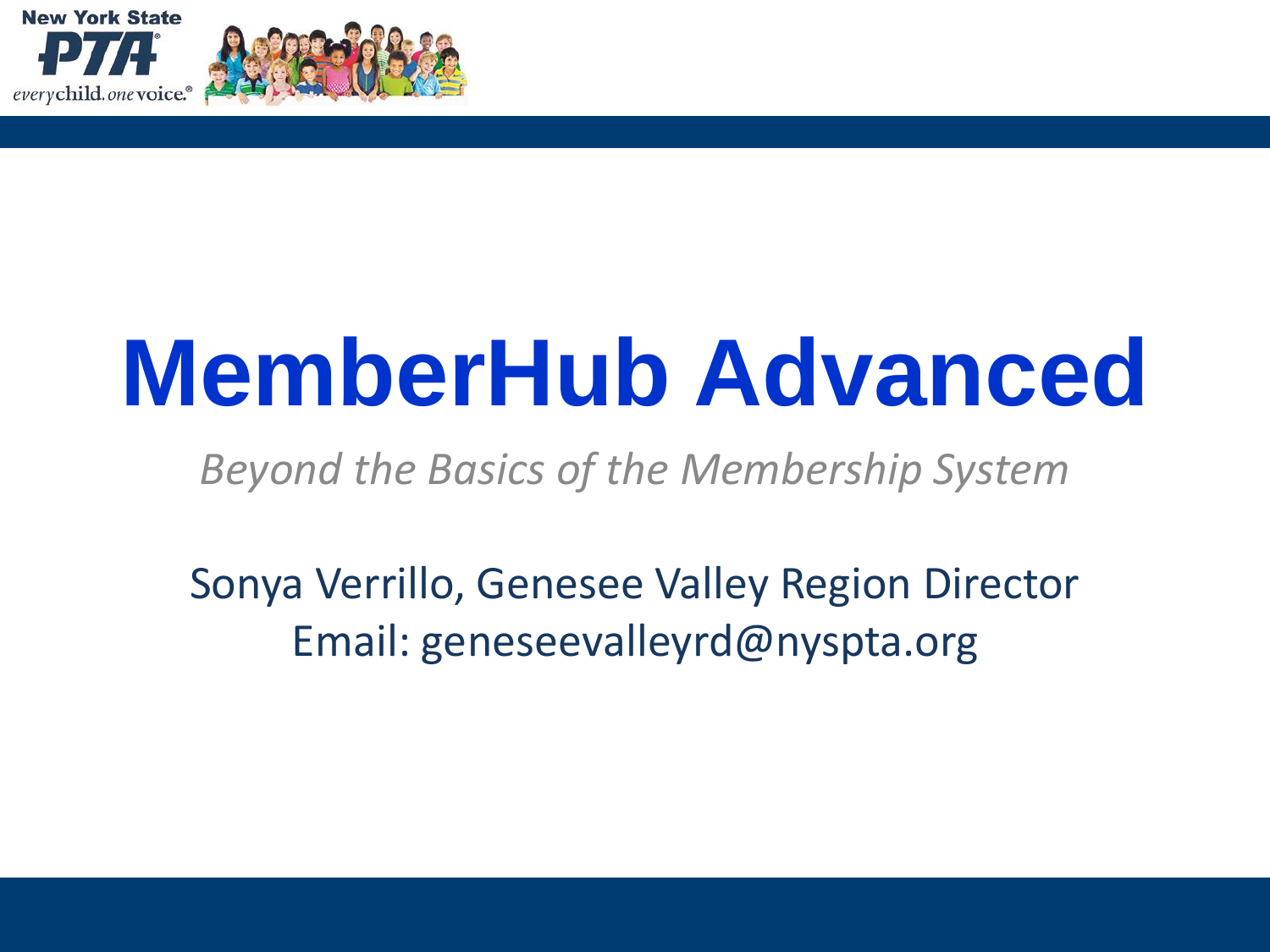

# **Items to Cover**

- What are Hubs?
	- How to Organize, Setting up Home Page, Customizing
- Messages (Announcements & Discussions)
- Calendar
- Files
- People
- Whiteboards
- Signups
- SponsorShare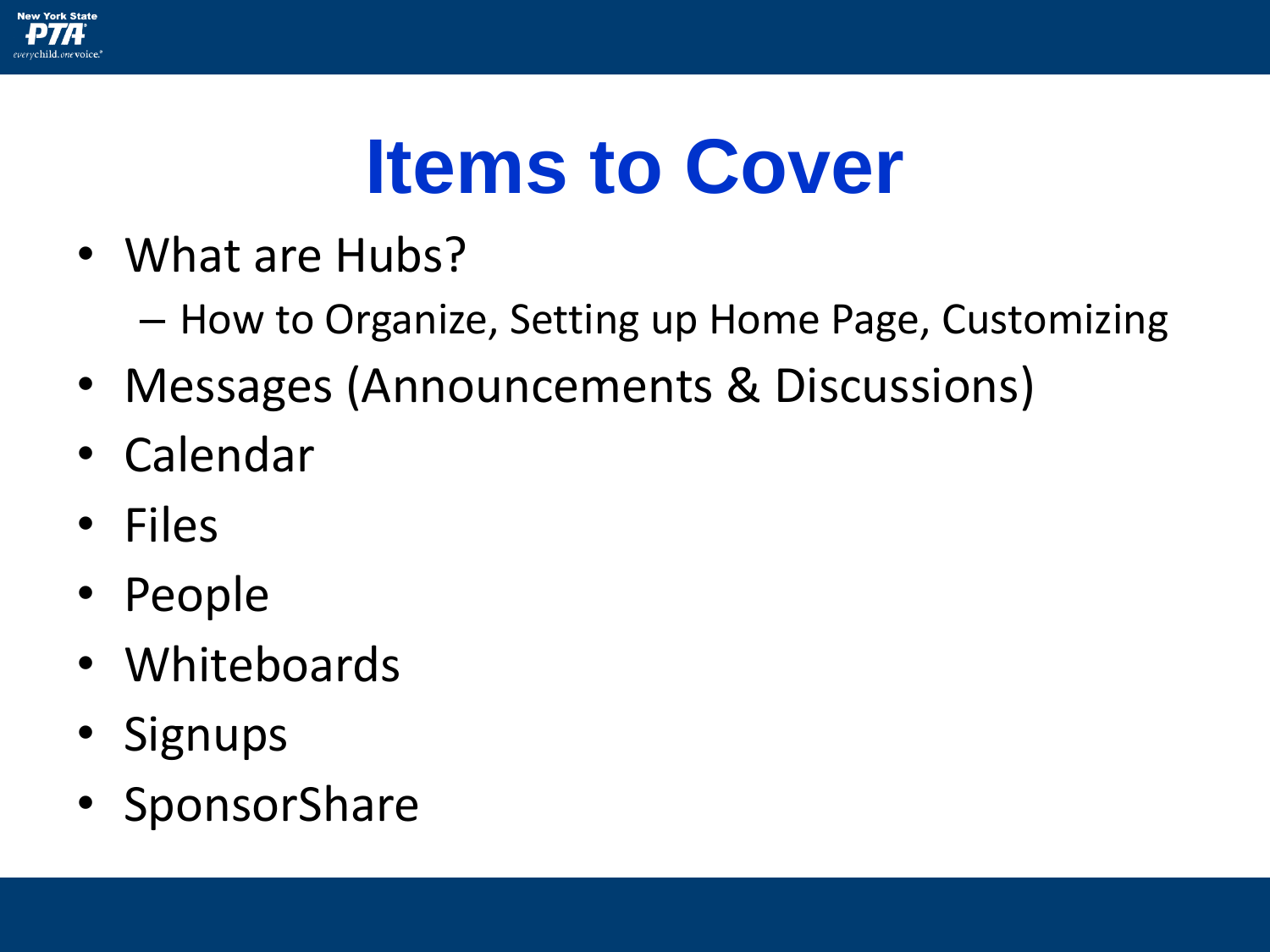

### **What are HUBS?**



•Hubs work like distribution lists or Google groups

- Set up your hub hierarchy to match the organization of your school
- •Communications can be sent to the school-wide hub, a grade level, a particular classroom or team

Ire anr • Hubs can be set-up either as open or closed\*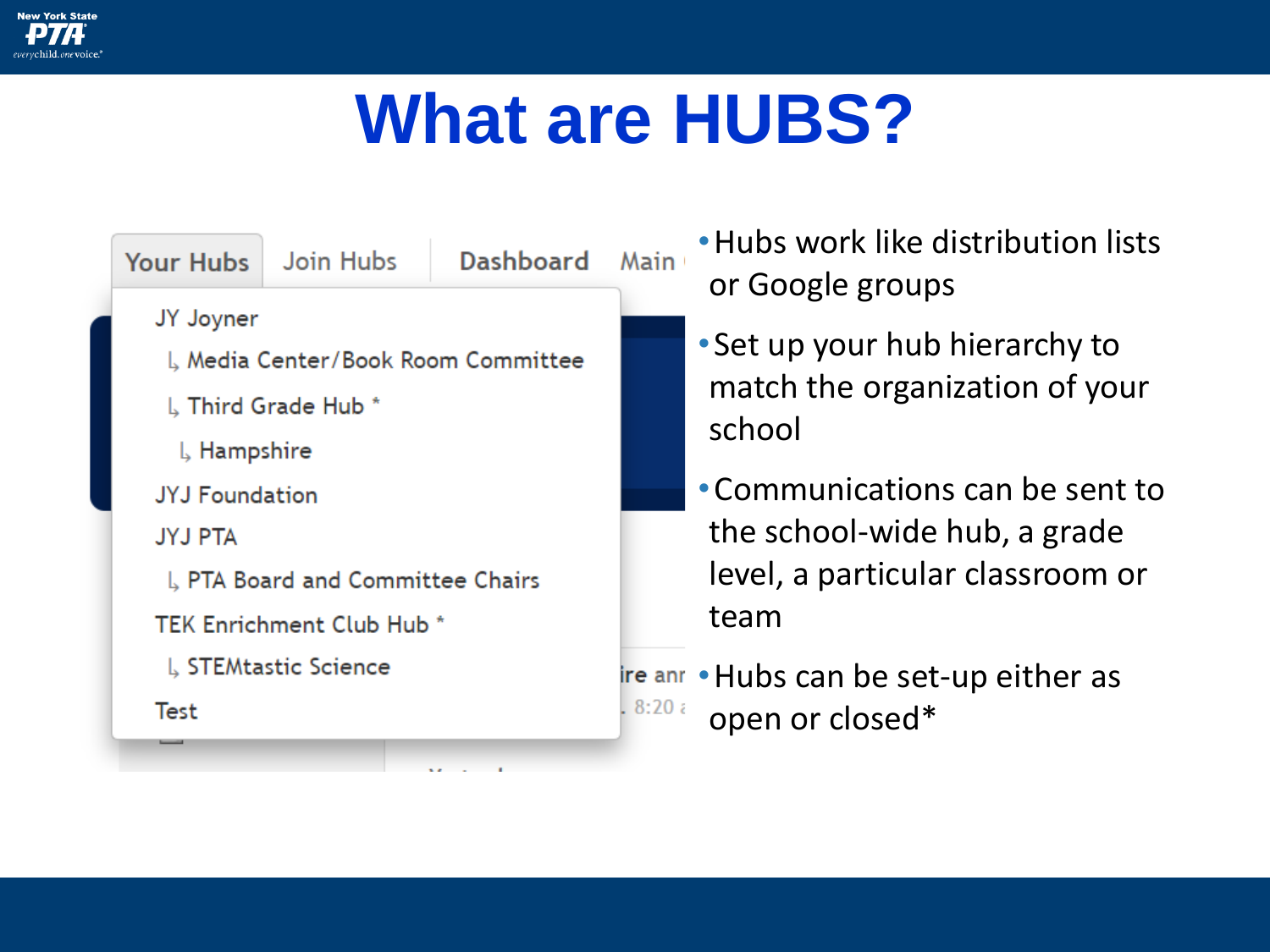### **Hub Navigation**



The **home page** is the first page you will see when entering a hub. You can completely customize this page to suit the needs of your group. In addition to simply updating the word content, it's possible to embed an image or video and even edit the HMTL for that page. (Home Page Image will also show up as hub header on Mobile App)

You should include information here that you want members to see when they enter the hub. Remember to include content welcoming new members as this may be the first time that they have been involved with MemberHub. Content on the home page can change as often as a hub administrator desires.

Welcome to the Trinity Connect Hub!



Thank you for checking out our connect hub! Join this hub to get in touch with other parents to schedule events outside of Trinity. Could be a field trip to the museum, play dates, or any other social events of your choosing. This is an open place for discussion.

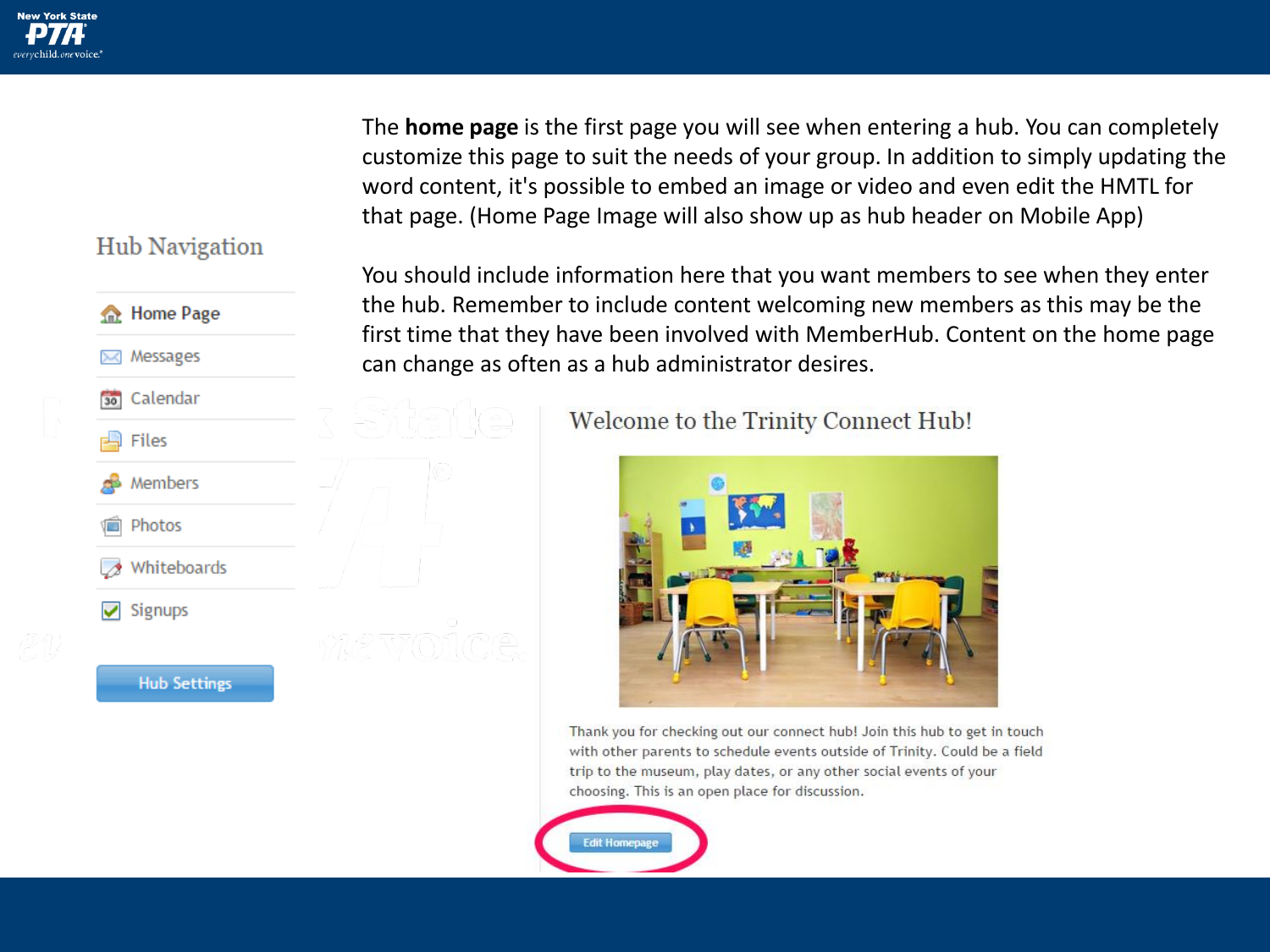### **Customizing MH for your Unit**

Don't forget to edit the Homepage for your Hubs!

- Include logos & information that is relevant
- Use same HTML process as in Messages

Profile Customization

- Add custom fields to collect info that is viewable/exportable
	- Tops in Education numbers, Next Building field, etc.
- Site Admins can decide what info is viewable/editable by the member

Use of Tags

- Can be used to categorize People
	- Tagged People can then be sent messages, moved to another hub, etc.
	- Only Site Admins can see Tags on People
- Can be used on files (see slide)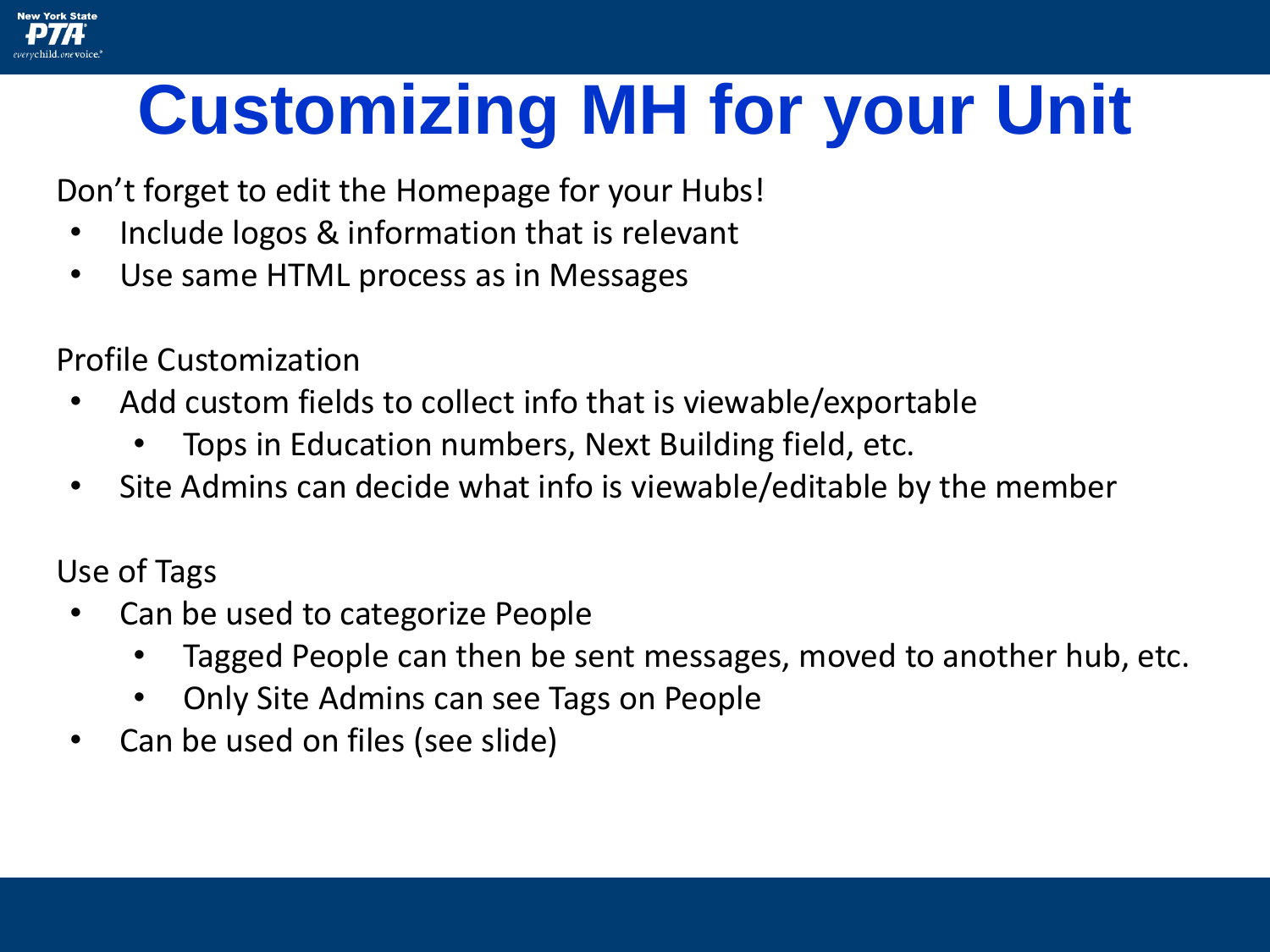# **Getting your messages read!**

Use Pictures/Clip Art!!

- Trick create a Newsletter/ClipArt Hub to store all message clipart with Site Admins as only members. (All images MUST be on your MH site in order to show up.)
- Keep cheat sheet of HTML code to help you align pictures, create padding (space) around pics as necessary

Send predictable messages - at regular intervals

- Create & use a template for regular communication
	- Use template also allows someone to create message, then have sent out via someone else.
- MH allows you to schedule messages for future distribution!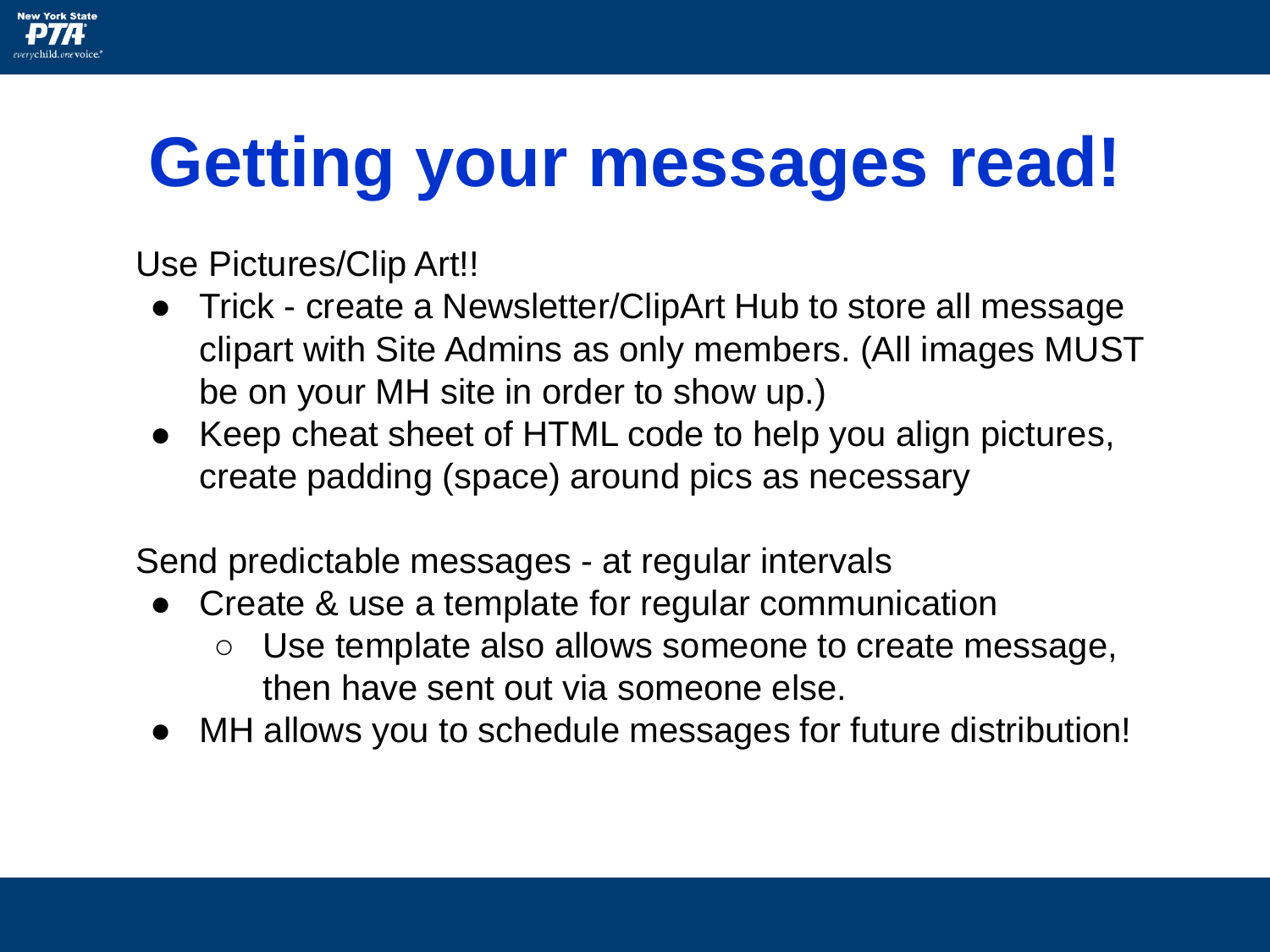# **Using the Calendar**

- Main Calendar vs. Hub Calendar
- Go to the date needed, click on NEW EVENT
- Complete information including any notes (will be included in reminders)
- Choose options to:

**New York State** 

- choose to send members an e-mail about the event
- remind members via email or text message at your chosen reminder time
- add the event to the Main Calendar.

### **Add Event Event Name Location Name Address of Event Start Date** Time May 03, 2017 30 12:00pm All Dav **End Date** Time 30 May 03, 2017  $1:00<sub>pm</sub>$ Repeat this event never  $\pmb{\mathbf{v}}$ **Notes**  $\Box$  Send members an e-mail about this new event right now Remind members via e-mail Remind members via text message Show event on Main Calendar <sup>@</sup> **Create Event** or Cancel

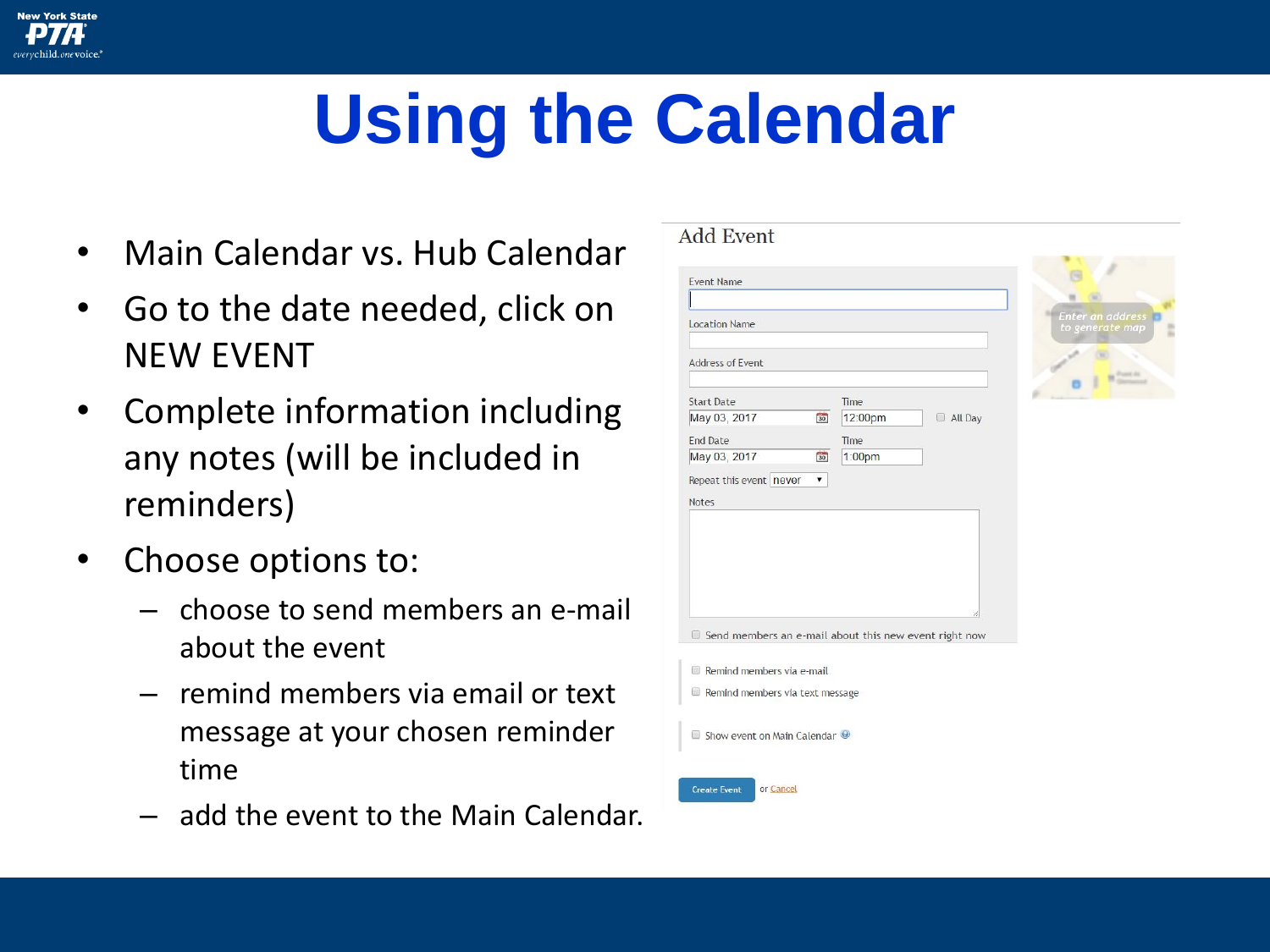

# **Using Tags in Files**

To help you categorize files in MemberHub you can use **Tags** (sort of like a hashtag on Twitter). Tags are like directories but more flexible, because you can tag a file with more than one attribute. As opposed to directories which only allow you to put a file in one place.

### Upload a File



When you upload a new file, you will see a button at the bottom that says **Edit Tags**. Click that button and you will get a a popup where you can create new tags and choose from existing tags to categorize your file.

To add a tag:

- 1. Type the name of the tag in the text box.
- 2. Click the **Add** button to the right.
- 3. Click the **Update Tags** button at the bottom.

*Existing tags will be listed at the bottom and you can choose to use those tags as well, by simply clicking on them.* You can go back and add tags to existing uploaded files by clicking the **Edit** link underneath the file.

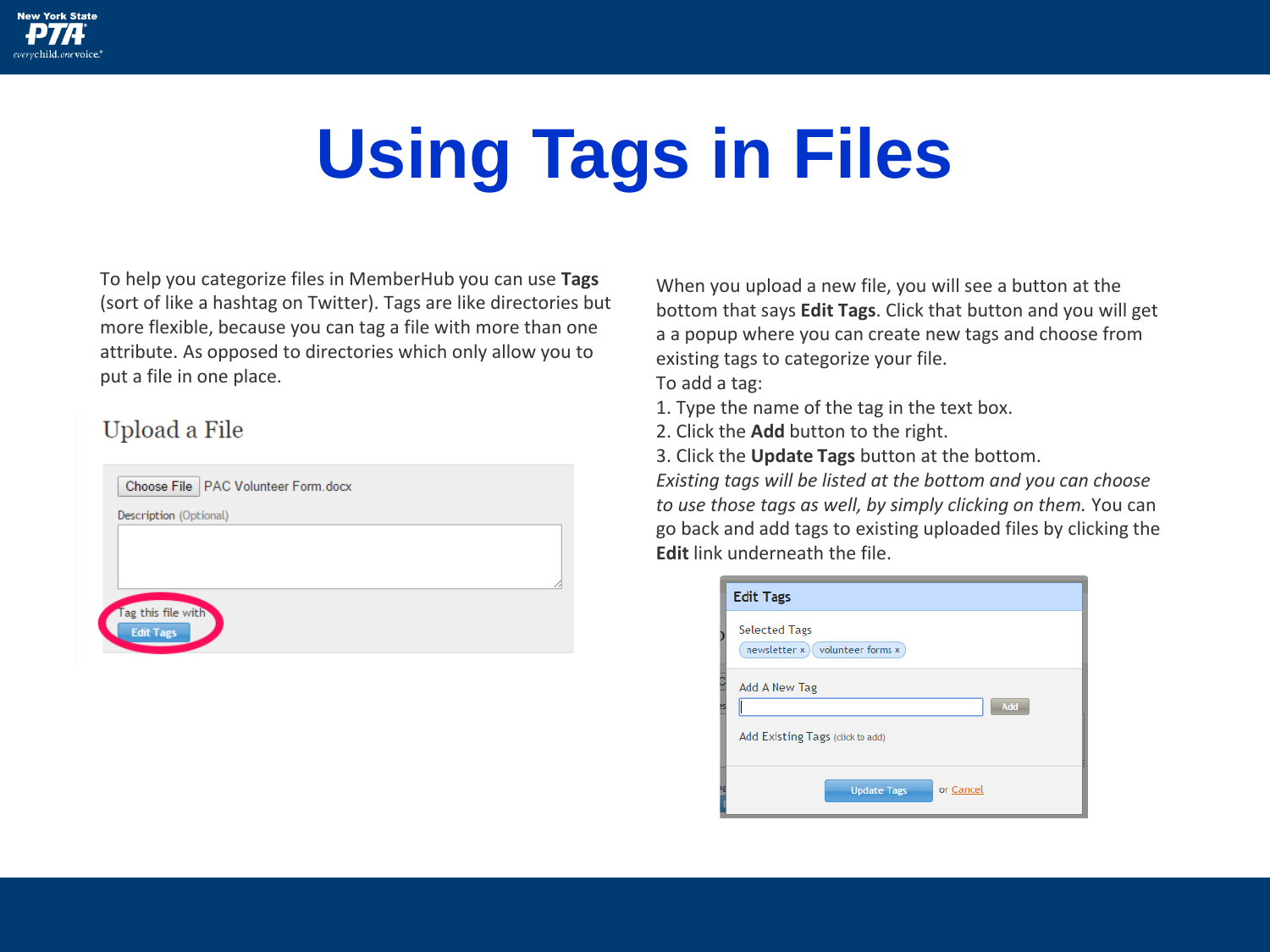

### **People: Site Joins & Hub Joins**

The third tab in **Hub Settings** is the **Joins** tab.

You are able to put in a **Description** about the hub. You can check the box if you would like the hub to be **open for anyone** on your MemberHub site to join!

Lastly you can use the **Public Join Page** for your specific hub.

By posting or sending out the link, people can join your hub directly. Make sure to click on **Save Changes**!

#### **Hub Description**

Provide a brief explanation of the purpose and logistics of this group. The description will be shown on the hub's Public Join Page and on the Join Open Hubs page.

A hub for...

#### **Public Join Page**

The customizable hub key will generate a unique public Join Page that can be distributed or linked to from another webpage. A user can also type the key in at the bottom of the MemberHub home page or from the Join Hub button on their dashboard for your organization.

 $\bullet$ Enable a public Join Page for this hub

Require hub administrator approval for joins through the Join Page

Hub Kev

Third63747

Join Page: https://jvj.memberhub.com/hub/Third63747

#### Join Page Image

You can personalize your hub's Join Page with an image. A picture of the group administrators is a good example. Uploaded images will be resized to fit.

Choose File No file chosen

.gif, .jpeg, and .png files are accepted

**Save Changes**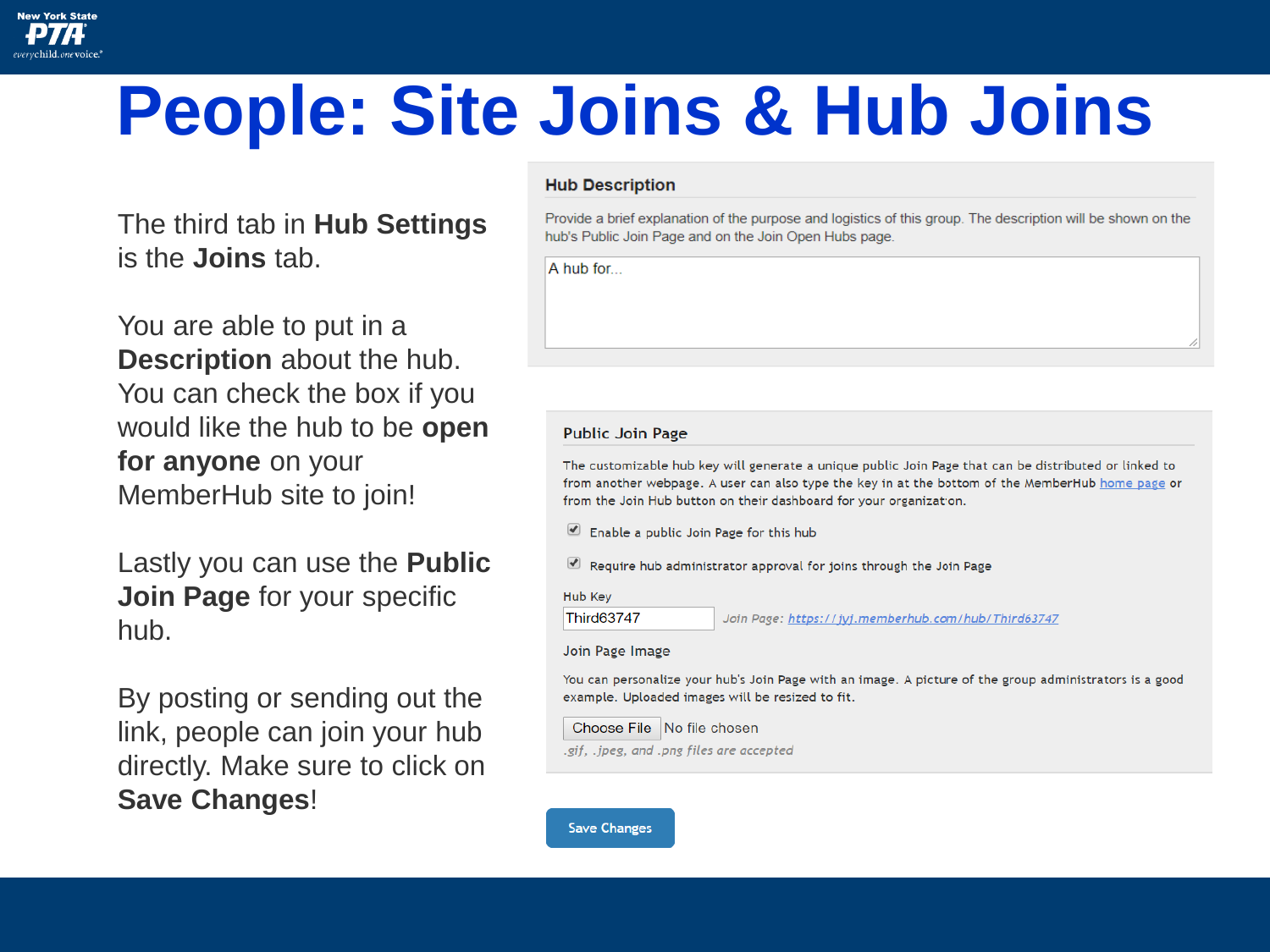### **New York State**

### **Whiteboards**

• **Whiteboards** are an easy way for groups to brainstorm ideas on a particular topic and to share in the planning process of events, and other activities.

### **With Whiteboards you can:**

- Post an Idea to share it with the hub
- Revise the Idea and still see all the revisions.
- Allow Hub Members to
- comment on the Idea post to White Board
- Email the Whiteboard to users



| <b>Hub Navigation</b>                         | <b>Edit Whiteboard</b>                                                                    |
|-----------------------------------------------|-------------------------------------------------------------------------------------------|
| Home Page                                     | Title<br>need ideas!                                                                      |
| Messages                                      | Body                                                                                      |
| <b>Se</b> Calendar                            | Edit - Insert - View - Format - Table - Tools -                                           |
| <b>B</b> Files<br><b>People</b>               | ↑ ↑ Formats ▼ B J   事 専 理 ■ H → H → E → E 理   タ 国   A → 图 →<br>Font Family + Font Sizes + |
| <b>III</b> Photos<br>Whiteboards<br>Signups   | Need ideas for BTS decorations! Post yours here.                                          |
| Hub Settings                                  |                                                                                           |
| Need a little help?<br>Read the Hub Overview. |                                                                                           |
|                                               | p                                                                                         |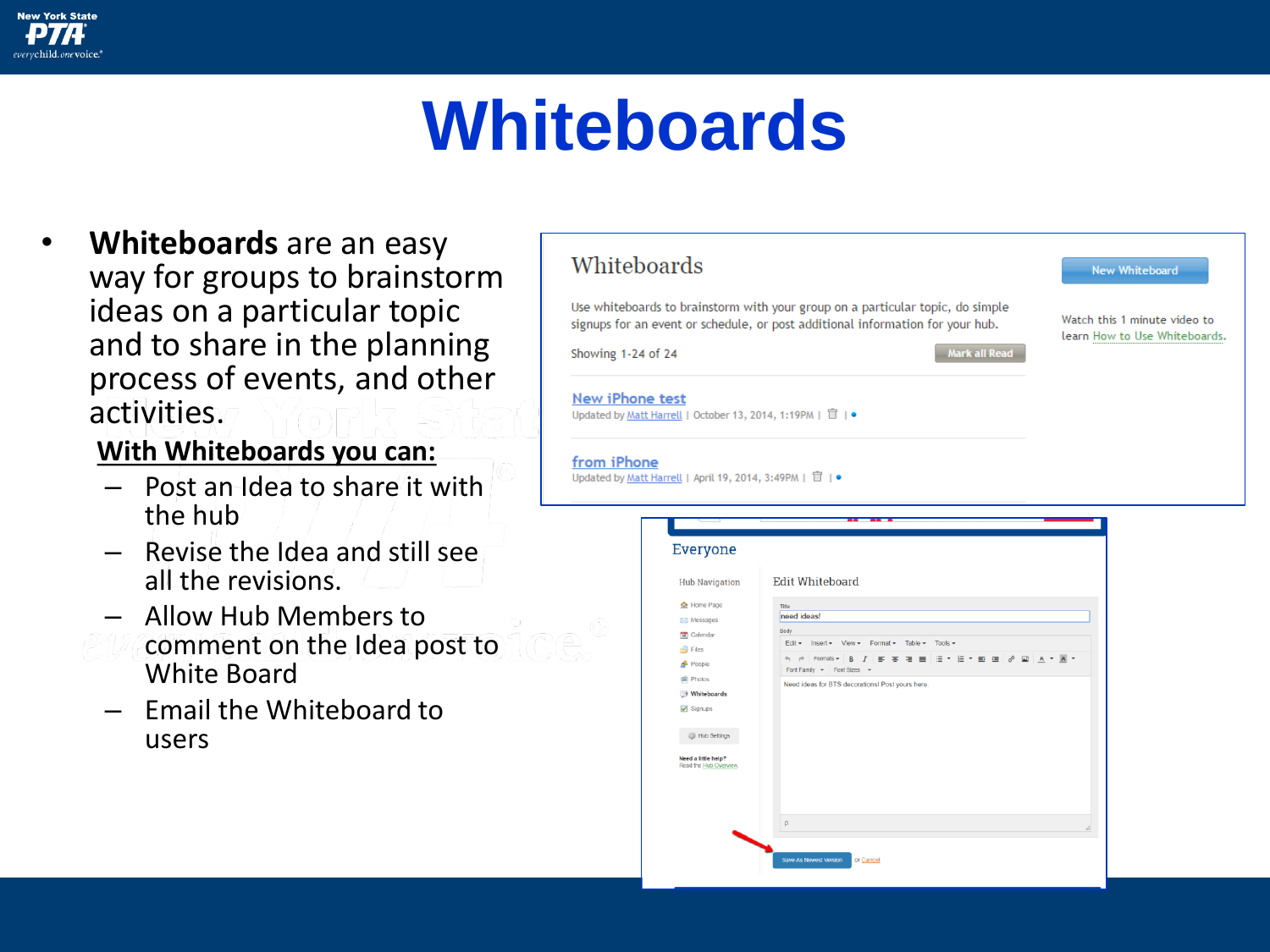

# **Signups for Volunteers**

### With Signups you can

- create a single **Event**
- include **Items Needed** like food and drink items needed for party
- include **Times Slots** like teacher-parent conference slots or event volunteer shifts
- add a response for someone else who cannot respond themselves
- message everyone in the hub who has or has not responded
- send event reminder via email and text
- send email reminders for Items and Time Slots
- Note: only Members of the Hub that the Signup is located in, can view/participate (Place signups in the Everyone Hub!)
- Can clear responses to re-use signups, archive for future.

| Back to School Celebration                                                                    |           |                     |  |  |
|-----------------------------------------------------------------------------------------------|-----------|---------------------|--|--|
| February 07, 2015 at 3pm to 5pm                                                               |           |                     |  |  |
| JY Joyner<br>200 Main St Raleigh, NC (Map)                                                    |           |                     |  |  |
| How many will attend?                                                                         |           | <b>Hide Details</b> |  |  |
| Food<br><b>Description</b>                                                                    | Available | Me                  |  |  |
|                                                                                               |           |                     |  |  |
| boxes of popsicles<br>preferably orange and watermellonand maybe some ice cream<br>sandwiches | 5         | $0 \times$          |  |  |
| bags of fruit                                                                                 | 3         | 0 <sub>x</sub>      |  |  |

#### Set up for Celebration

| <b>Time Slot</b>                   | Available | Me |
|------------------------------------|-----------|----|
| Saturday, Feb 07, 2015 12pm to 1pm |           |    |
| Saturday, Feb 07, 2015 1pm to 2pm  |           |    |

#### Take down for Celebration

| <b>Time Slot</b>                  | Available        | Me             |
|-----------------------------------|------------------|----------------|
| Saturday, Feb 07, 2015 5pm to 6pm |                  | 0 <sub>x</sub> |
| Cancel<br><b>Save Response</b>    | Edit Signup Form |                |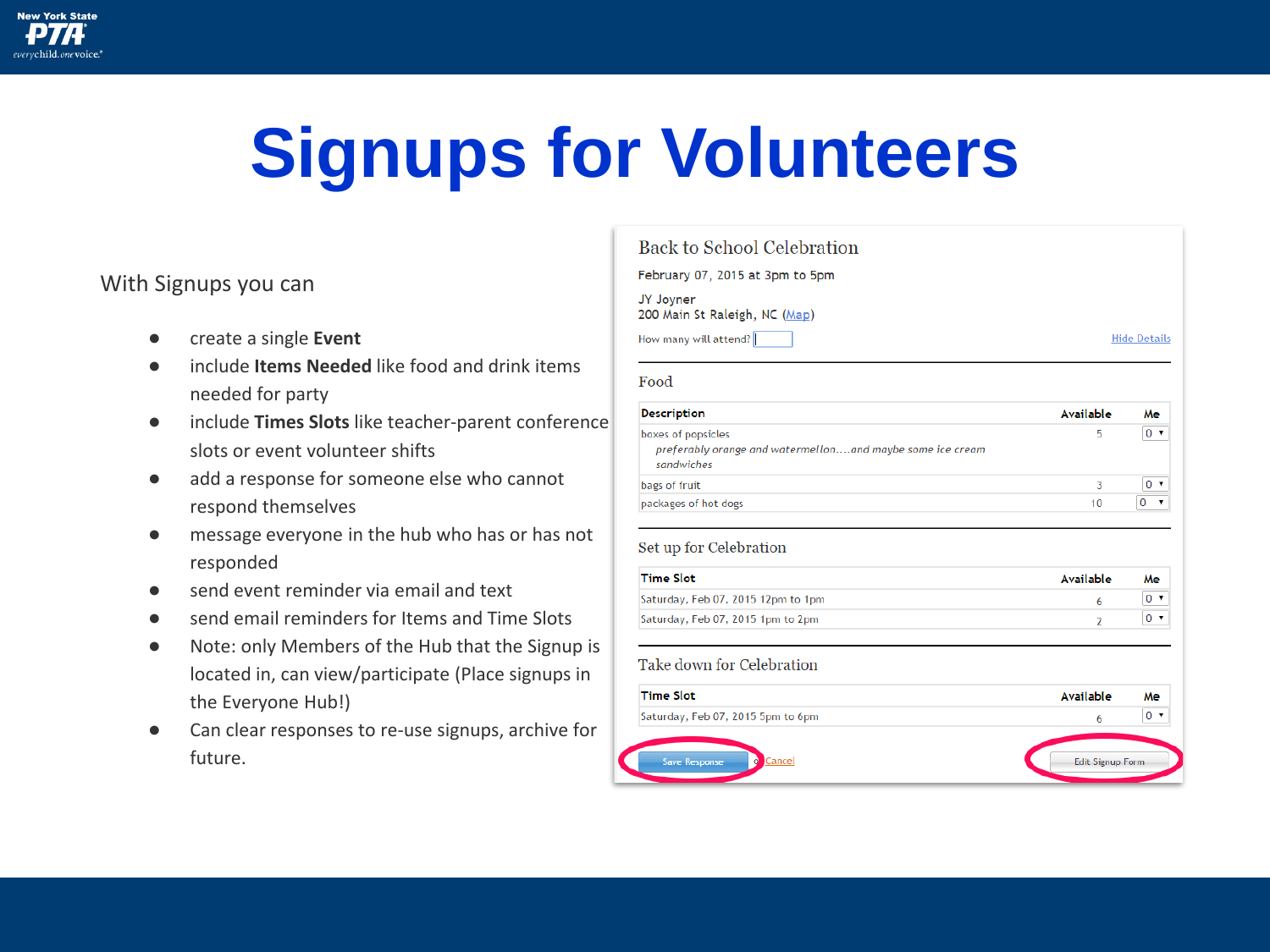

### **SponsorShare**

- Sell up to 12 ad spots on your site!
	- 4 groups of up to 3 spots (must be purchased in groups of 3….3 for \$300, 6 for \$500, 12 for \$1,000)
	- Suggested sale price is \$450-\$500 for 1 spot
	- Ads run until July 31
- Get more info at https://info.memberhub.com/ easy-email-sponsorship-program